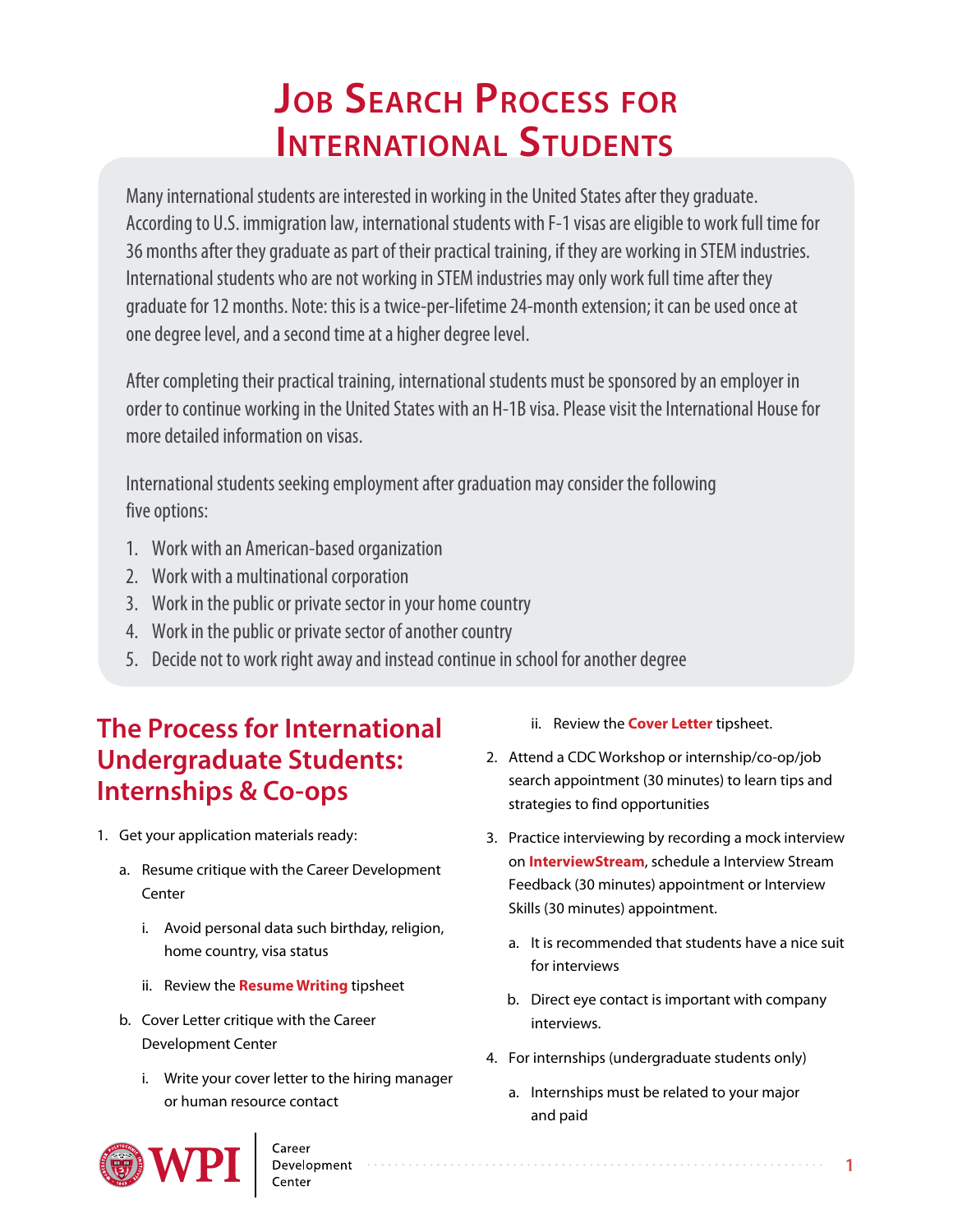#### **JOB SEARCH PROCESS FOR INTERNATIONAL STUDENTS**

- b. Internships must be between 8-12 weeks in duration
- c. After receiving an offer:
	- i. Visit **[wpi.edu/+coop](http://www.wpi.edu/offices/cdc/coop.html)** for more information
- 5. For The Undergraduate Co-op Program (undergraduate students only)
	- a. Co-ops must be related to your major and paid
	- b. Co-ops must be between 4-8 months in length
		- i. You will not take classes while on co-op. If you wish to, you will need to complete a petition
	- c. After receiving an offer:
		- i. Visit **[wpi.edu/+coop](http://www.wpi.edu/offices/cdc/coop.html)** for more information
		- ii. You will need to have a specific start and end date for the co-op

### **The Process for Full-time Jobs: Approaching the Topic of H-1B Visas with Employers**

International students are very qualified to find and secure employment in the U.S. Many employers are intimidated by the U.S. immigration process and might be reluctant to file for an H-1B visa because they are unfamiliar with the process. Therefore, the best thing an international student can do for himself/herself is to understand the process and be able to talk about it and explain it to employers.

Do not begin a cover letter or interview by requesting work authorization or an H-1B visa. Let the employer get to know you and feel that you are the best candidate for the position. Discussions about the H-1B policy should come later, either when the employer inquires about employment authorization or when you are offered a position. Your first task in the application process or the interview is for you to convince the

employer that you are the best candidate for the job. Only later, after an employer makes an offer or is close to making an offer, should you bring up information on the H-1B process.

The Career Development Center and Office of International Student Life recommend that international students and graduates learn as much as possible about the H-1B visa.

The H-1B visa is special to your occupation. Employers file the H-1B visa, NOT the employee. The position must be at a competitive wage.

It is important to remember to inform the employer that you learn quickly, want to work in the U.S. permanently, and that the H-1B visa is possible with the help of an immigration attorney. Make sure to market yourself by explaining your strengths and abilities. Emphasize how the company could benefit from your international background.

## **Job Search Advice**

#### **How to Find Job Openings in the United States**

Conducting a job search in the U.S. can be quite different from doing so in your home country. In many other cultures, students find jobs through family connections and personal relationships. In the United States, job seekers are expected to be self-reliant and use a wide variety of resources to actively identify and pursue job opportunities.

Only about 20% of the jobs in the U.S. are advertised in public places like Internet job boards. The other 80% are never advertised. These jobs, part of the "hidden job market," are usually filled by referrals, inquiring about job opportunities, and word of mouth. You can find out about jobs like this through networking—the process of reaching out to people such as friends, classmates, neighbors, family members, WPI faculty, WPI alumni,

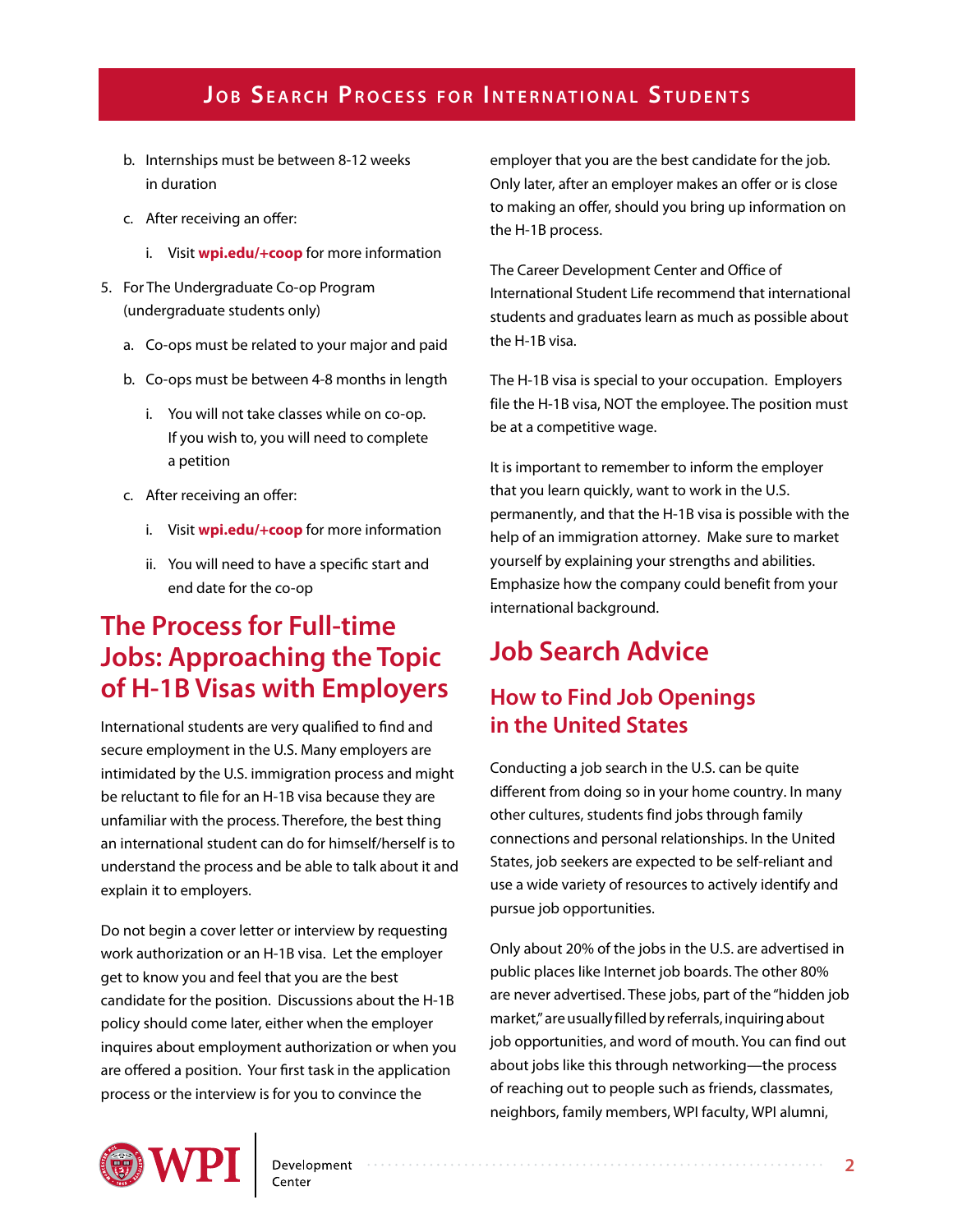#### **JOB SEARCH PROCESS FOR INTERNATIONAL STUDENTS**

and community members. Access the **[Networking](http://www.wpi.edu/Images/CMS/CDC/Networking.pdf)** tipsheet to learn more about networking.

Connect with others from your home country working in the U.S. LinkedIn, Alumni Connect, and Career Shift can help you research these contacts, along with WPI alumni from your home countries. These would be great contacts with whom you can network and conduct informational interviews to gain insight into the field and advice from a fellow international student.

Contact your consulate's office in the U.S. and find out which firms from your home country do business in the U.S. and vice versa. In addition, the CDC has a book called **Foreign Firms Operating in the U.S.** that can be helpful. This is a great way to target companies that would consider your background an asset and helpful for the company's business practices. Research your field and indentify companies with business interests in your home country. You can then sell your educational and cultural experiences to the company.

Research U.S. companies and industries. Identify which industries have a shortage in qualified candidates. This would be a great place to start looking for companies. **[The Bureau of Labor Statistics-Occupational](www.bls.gov/ooh)  [Outlook Handbook](www.bls.gov/ooh)** and **[O\\*Net](www.onetonline.org)** are two great resources to help you explore this. In addition, **[www.where-are](www.where-are-the-jobs.com)[the-jobs.com](www.where-are-the-jobs.com)** can help you explore various areas of the U.S. to identify where the most jobs are by occupation.

#### **Working for International Companies**

Many international students and graduates find that their best employment prospects are working for international companies. International students are great assets to companies that have international interests where language skills, respect for diversity, and knowledge of overseas economics is important. Some students begin working in another country, and then after a few years transition back to the U.S.

Companies have an easier time hiring individuals to work in their home country and then transfer to the U.S. a few years later.

#### **Resources**

#### **CDC Resources**

- One-on-one appointment with CDC staff member
- Resume and cover letter critiques
- Job search and interviewing assistance (including Mock Interviews)
- GoinGlobal: Access GoinGlobal in Handshake to see a list of companies that have filed H-1B petitions in the last year. In addition, you can search and apply to jobs overseas, along with learning how to change your resume, cover letter, and job search strategies to fit the requirements of other countries.
- CDC website (**[wpi.edu/](http://wpi.edu/Admin/CDC)+CDC**)

#### **Office of International Student Life Resources**

- One-on-one appointment
- Applications for Optional Practical Training (OPT) and Curricular Practical Training (CPT)
- *The Job Search Process in the U.S.* a practical guide for international students
- *It's Easy to Hire an International Student –* a clarification of U.S. Policies
- Office of International Student Life website (**[wpi.edu/Admin/ISS](http://wpi.edu/Admin/ISS)**)

#### **Gordon Library Resources**

On the Gordon Library website, go to "Course & Research Help," "Subject Listings," and access the **[Company Information](http://libguides.wpi.edu/cat.php?cid=23346)** guide to learn about global companies and other helpful data.

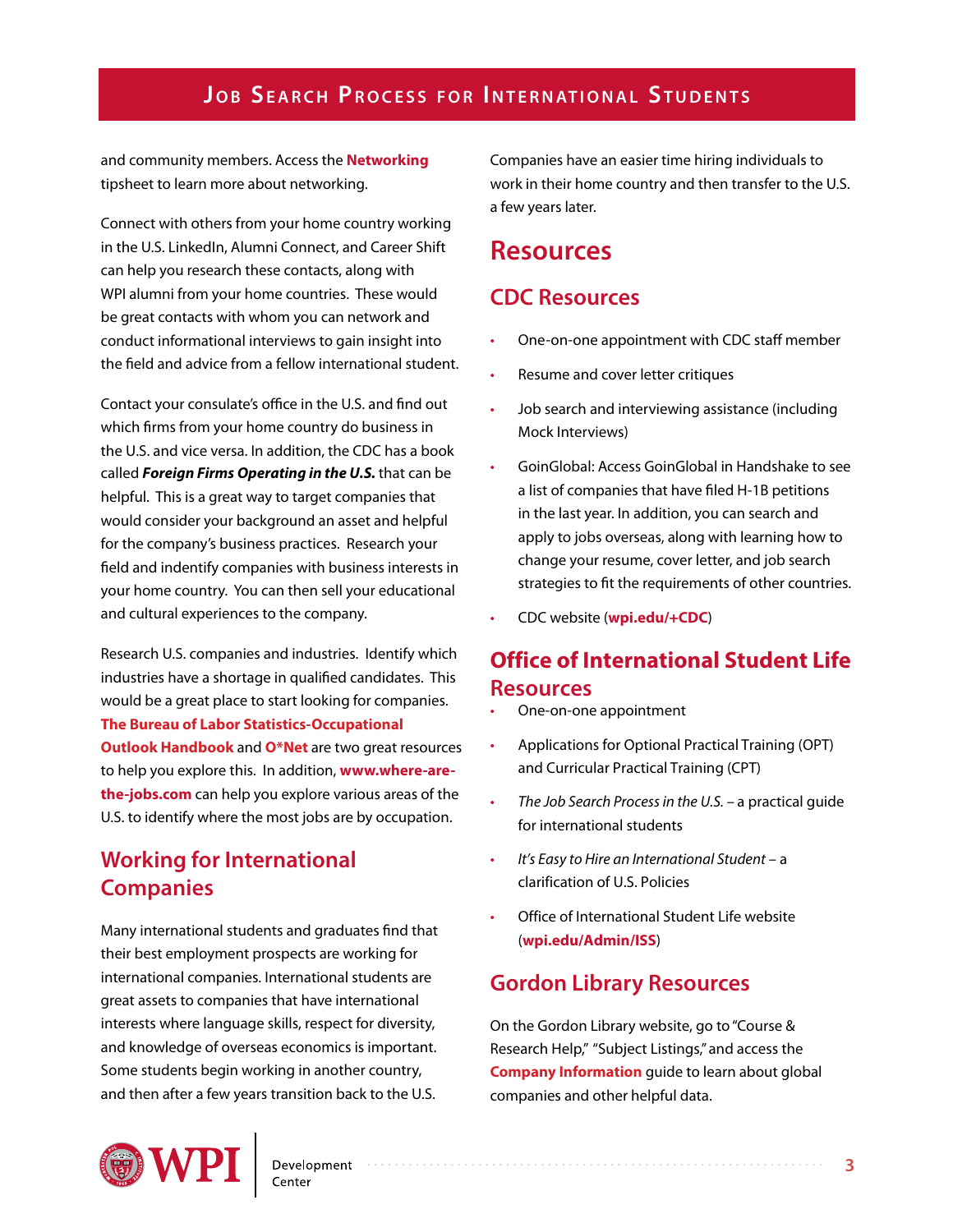#### **Online Job Search Resources**

**[culturalvistas.org](http://culturalvistas.org/)** – a site that has been facilitating connections between Americans and international visitors for over 60 years.

**[foreignMBA.com](http://foreignMBA.com)** – a site with useful information for international MBA students as well as other international students who would like to work in the United States; includes career profiles, corporate interviews, immigration information, lists of companies who have hired MBAs, and more, at no charge.

**[h1base.com](http://h1base.com)** – database of employers that have offered H-1B sponsorship (there is a cost for this database).

**[internationalstudent.com](http://internationalstudent.com)** – a site started by a group of international students living in New York City with the goal of helping other students deal with American immigration authorities and education system.

**[intlcareers.org](http://intlcareers.org)** – site of the International Careers Consortium, which provides advice on job searching for international students.

**[overseasjobs.com](http://www.overseasjobs.com)** – international jobs database of positions available in companies around the world; also provides job search resources.

**[shmba.org](http://shmba.org)** – site of the National Society of Hispanic MBAs, an organization that fosters Hispanics' leadership through graduate management education and professional development; they also organize an annual conference and career expo for Hispanic students in the United States.

**[uscis.gov](http://uscis.gov)** – U.S. Citizenship and Immigration Services homepage, with information about H-1B status and filing for a Green Card.

### **Selling Your International Background**

Remember that the #1 skill employers look for when hiring is verbal and written communication. Therefore it is important that all your resumes and cover letters are error free, and that you take time to practice your interview skills. It is very important to convey the following traits: analytical skills, assertiveness and enthusiasm, technical knowledge, responsibility and maturity, intellectual ability, and interpersonal skills.

International students have a number of assets and advantages that domestic students don't have. These can be used to turn employers' objections into positives. Companies can use international students as an advantage as they know other languages, respect diversity, and have knowledge of overseas' economies.

### **Ethics**

It is important that you do not misrepresent your employment status in your Handshake account, on your resume, on an application, or at any time. Should you misrepresent yourself in Handshake, it could result in your account being suspended, and your On Campus Interviewing privileges being taken away.

It is your responsibility to know U.S. Regulations. Use appropriate behavior in conducting your job search; be professional and polite at all times. When you accept an offer of employment, you are committed to that company and should withdraw all other applications.